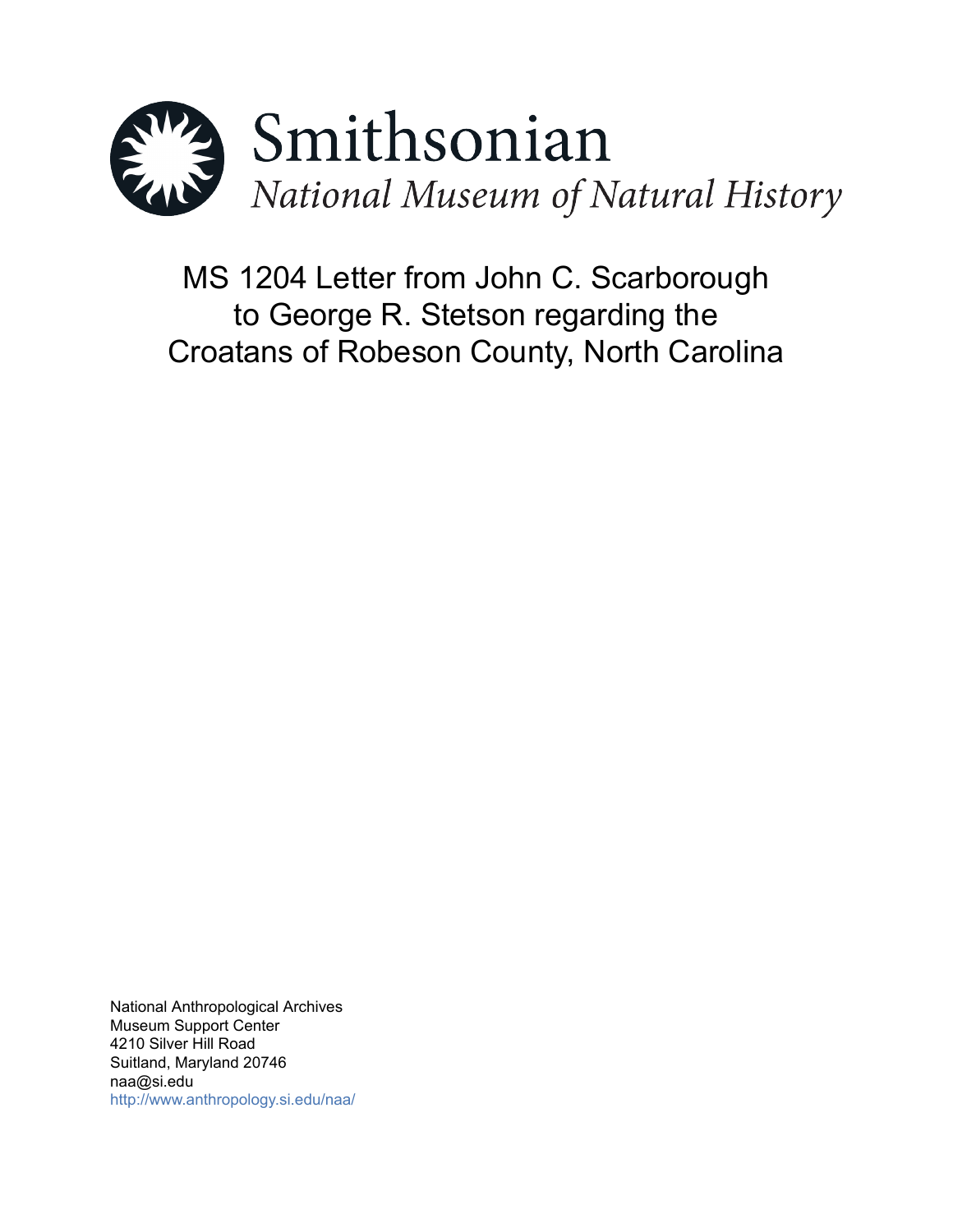# **Table of Contents**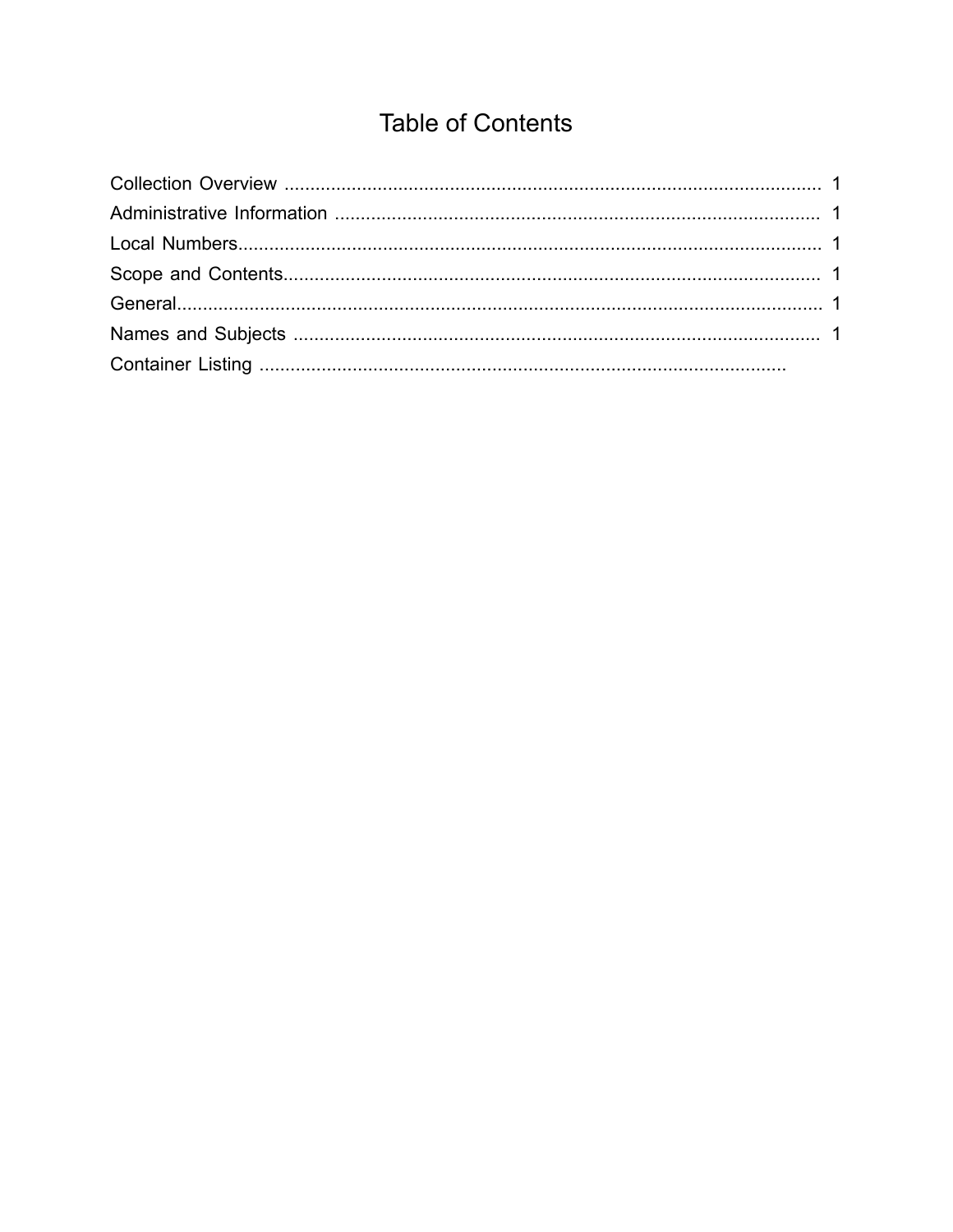# **Repository:** National Anthropological Archives **Title:** MS 1204 Letter from John C. Scarborough to George R. Stetson regarding the Croatans of Robeson County, North Carolina **Date:** July 30, 1894 **Identifier:** NAA.MS1204 Creator: Scarborough, John C. Extent: 2 Pages **Language:** Undetermined .

#### <span id="page-2-0"></span>**Collection Overview**

## <span id="page-2-1"></span>**Administrative Information**

**Citation** 

Manuscript 1204, National Anthropological Archives, Smithsonian Institution

## <span id="page-2-3"></span>**Scope and Contents**

Gives details and names authorities on the Croatan Indians.

#### <span id="page-2-2"></span>Local Numbers

NAA MS 1204

#### <span id="page-2-4"></span>**General**

Previously titled "Letter."

## <span id="page-2-5"></span>Names and Subject Terms

This collection is indexed in the online catalog of the Smithsonian Institution under the following terms:

Subjects:

Croatan Indians of North America -- Southern States Lumbee

Cultures:

Croatan